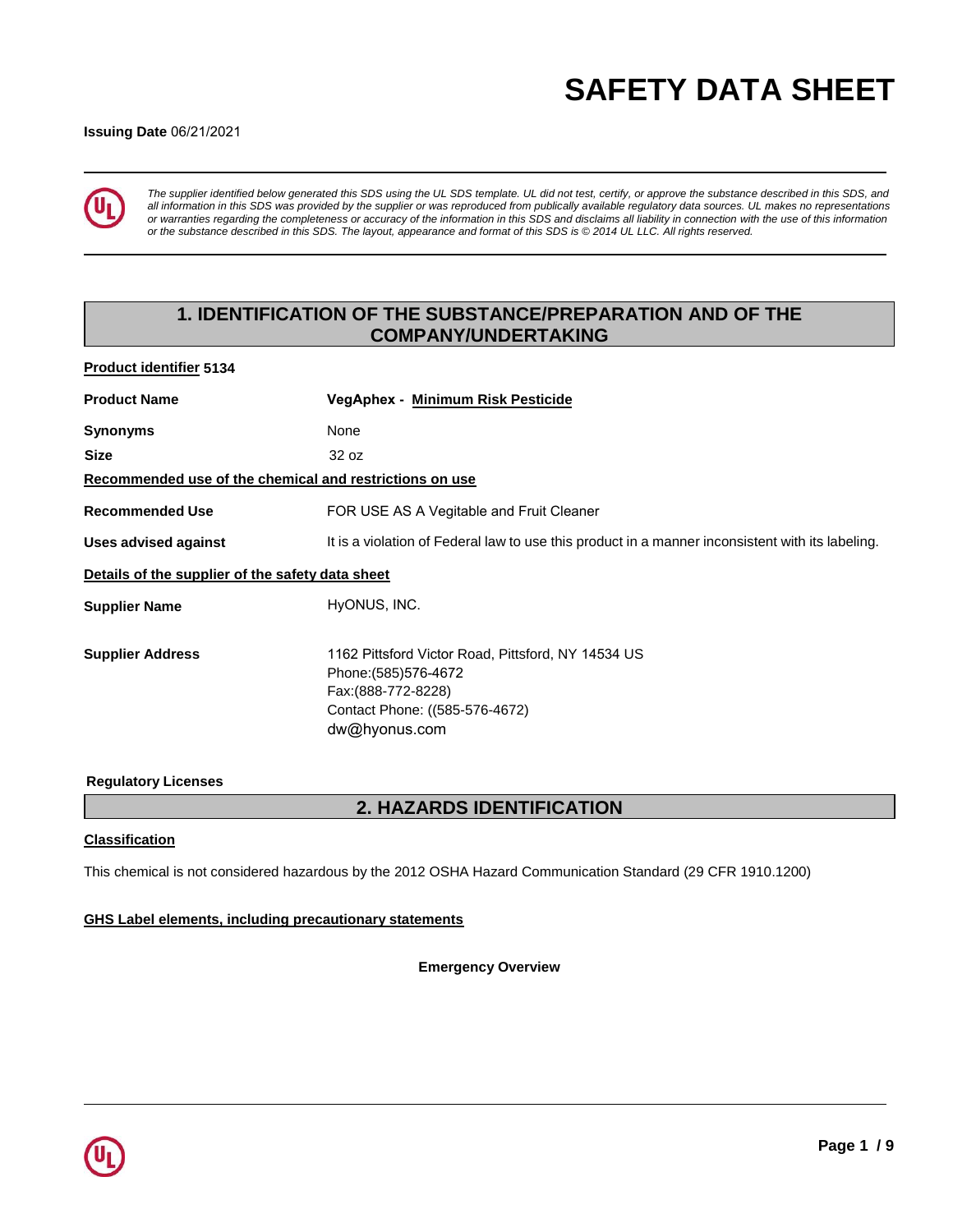\_\_\_\_\_\_\_\_\_\_\_\_\_\_\_\_\_\_\_\_\_\_\_\_\_\_\_\_\_\_\_\_\_\_\_\_\_\_\_\_\_\_

The product contains no substances which at their given concentration, are considered to be hazardous to health

|  | <b>Appearance Translucent White</b> | Physical State<br>Liquid | Odor None |
|--|-------------------------------------|--------------------------|-----------|
|--|-------------------------------------|--------------------------|-----------|

**Precautionary Statements - Prevention**  Obtain special instructions before use

**Precautionary Statements - Response**  None

**Precautionary Statements - Storage**  None

**Precautionary Statements - Disposal**  None

**Hazards not otherwise classified (HNOC)**

Not applicable

**Unknown Toxicity** 0.00% of the mixture consists of ingredient(s) of unknown toxicity

#### **Other information**

May cause slight eye irritation PROLONGED OR REPEATED CONTACT MAY DRY SKIN AND CAUSE IRRITATION

### **Interactions with Other Chemicals**

No information available.

# **3. COMPOSITION/INFORMATION ON INGREDIENTS**

The product contains no substances which at their given concentration, are considered to be hazardous to health.

H (H9O4) CAS Registry Number® (CAS RN): 12501-73-4 CA Index Name: Hydrogen(1+), triaqua-μ3-oxotri-

I (H5O2) CAS Registry Number® (CAS RN): 22206-74-2 CA Index Name: Hydrogen(1+), diaqua-

# **4. FIRST AID MEASURES**

| <b>First aid measures</b> |                                                                                                          |
|---------------------------|----------------------------------------------------------------------------------------------------------|
| <b>Eye Contact</b>        | Rinse thoroughly with plenty of water, also under the eyelids. If symptoms persist,<br>call a physician. |
| <b>Skin Contact</b>       | Wash skin with soap and water. In the case of skin irritation or allergic reactions<br>see a physician.  |
| <b>Inhalation</b>         | Remove to fresh air. If symptoms persist, call a physician.                                              |
| Ingestion                 | Do NOT induce vomiting. Drink plenty of water. If symptoms persist, call a<br>physician.                 |

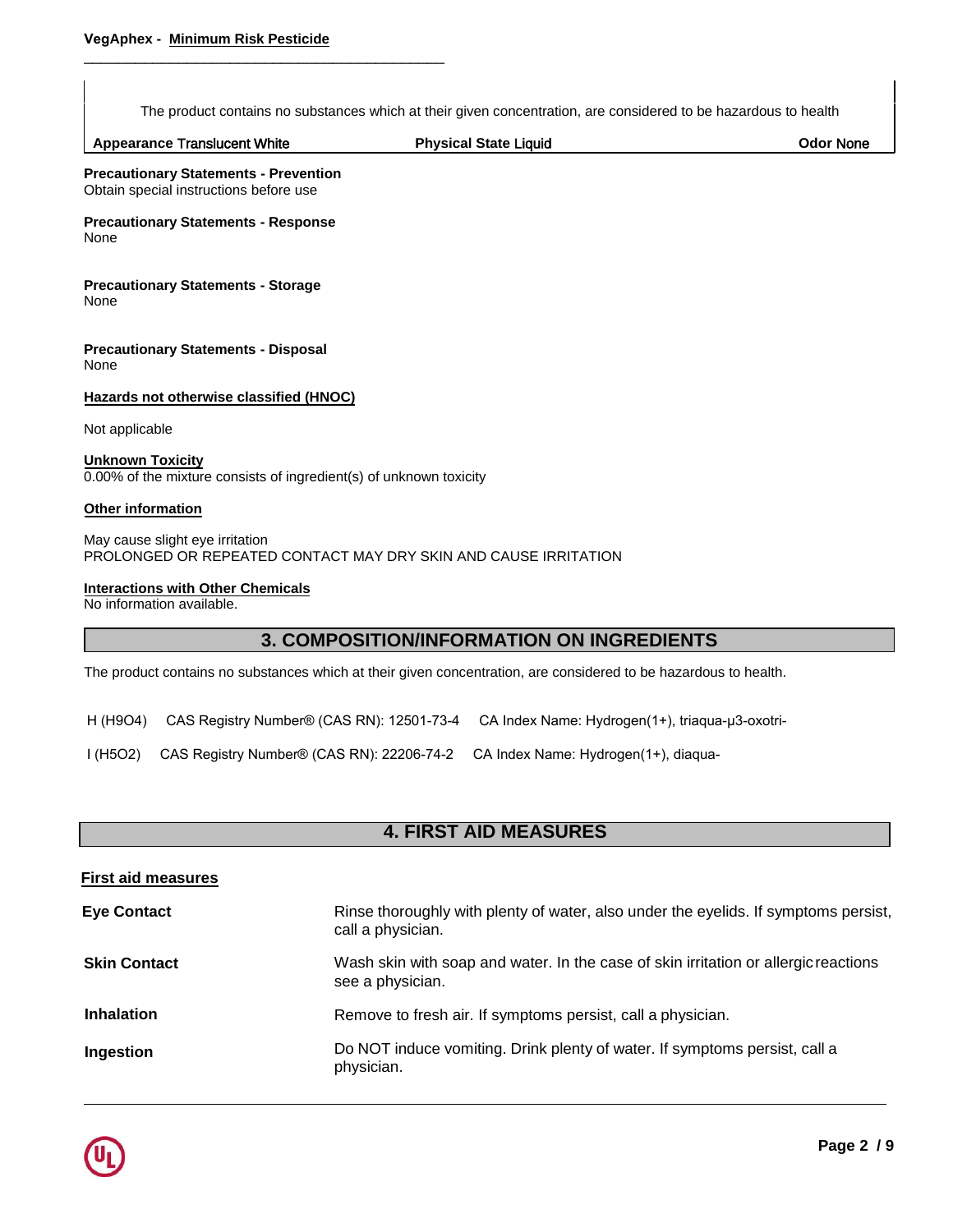**Most Important Symptoms and**  No information available. **Effects**

### **Indication of any immediate medical attention and special treatment needed**

**Notes to Physician** Treat symptomatically.

# **5. FIRE-FIGHTING MEASURES**

#### **Suitable Extinguishing Media** None

**Unsuitable extinguishing media**

None

#### **Specific Hazards Arising from the Chemical** No information available.

**Hazardous Combustion Products** None

**Explosion Data Sensitivity to Mechanical Impact** No.

**Sensitivity to Static Discharge** No.

**Protective equipment and precautions for firefighters** None.

# **6. ACCIDENTAL RELEASE MEASURES**

|  |  | Personal precautions, protective equipment and emergency procedures |  |  |  |
|--|--|---------------------------------------------------------------------|--|--|--|
|--|--|---------------------------------------------------------------------|--|--|--|

**Personal Precautions Avoid contact with eyes.** 

**Environmental Precautions**

**Environmental Precautions** Refer to protective measures listed in Sections 7 and 8.

### **Methods and material for containment and cleaning up**

**Methods for Containment** Prevent further leakage or spillage if safe to do so.

**Methods for cleaning up** Soak up with inert absorbent material. Pick up and transfer to properly labeled containers.

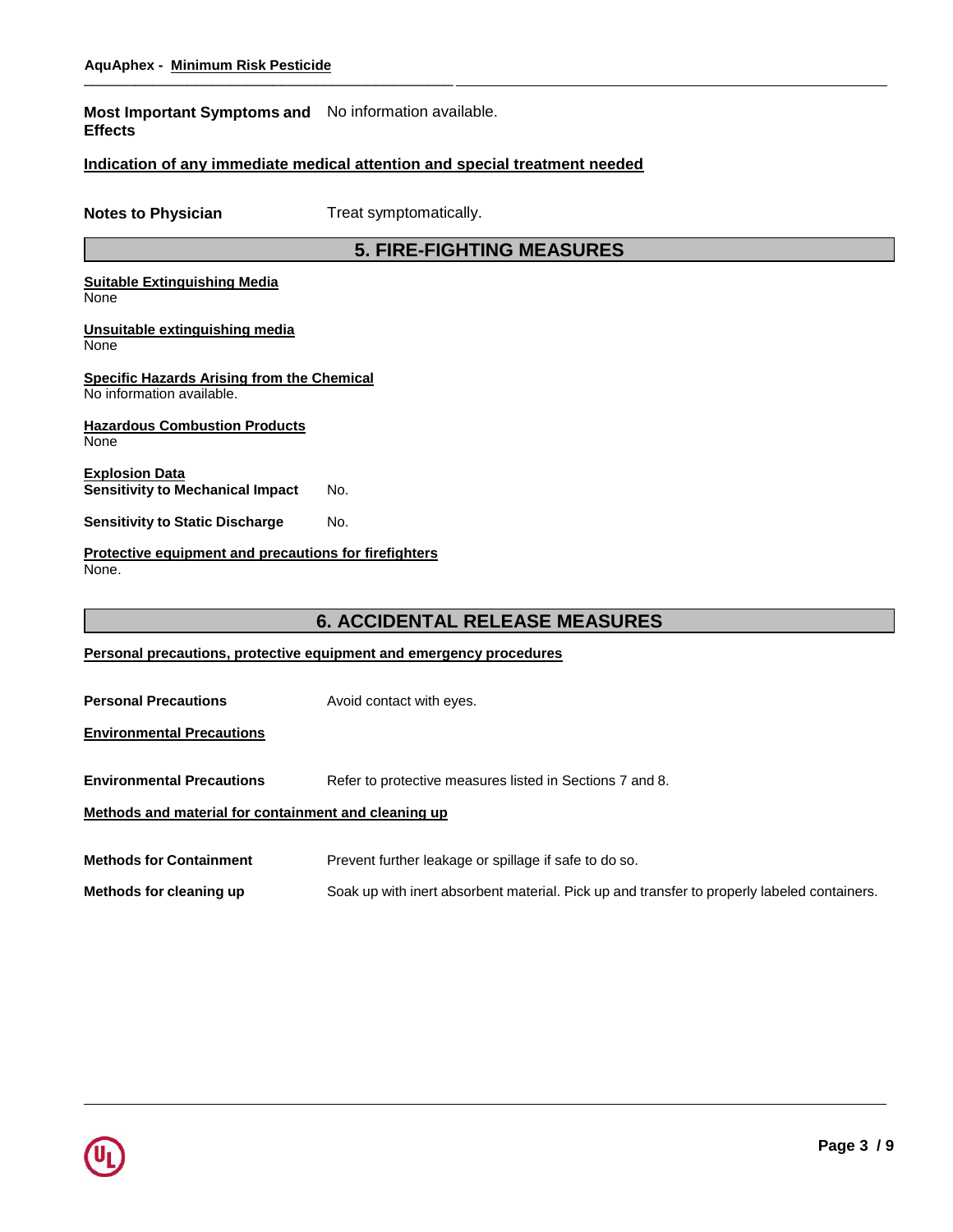\_\_\_\_\_\_\_\_\_\_\_\_\_\_\_\_\_\_\_\_\_\_\_\_\_\_\_\_\_\_\_\_\_\_\_\_\_\_\_\_

# **7. HANDLING AND STORAGE**

#### STORAGE AND DISPOSAL:

container tightly closed to prevent evaporation. The contact with good container tightly closed to prevent evaporation. Storage: Store only in original container in a cool, dry area inaccessible to children and pets. Protect from freezing and heat. Keep

Partly Filled: Call your local solid waste agency for disposal instructions. Never place unused product down any indoor or outdoor Disposal: If Empty: Non-refillable container. Do not reuse or refill this container. Place in trash or offer for recycling if available. If drain.

| <b>Incompatible Products</b>                                          | None known based on information supplied.                                                                                                                                   |  |
|-----------------------------------------------------------------------|-----------------------------------------------------------------------------------------------------------------------------------------------------------------------------|--|
|                                                                       | 8. EXPOSURE CONTROLS/PERSONAL PROTECTION                                                                                                                                    |  |
| <b>Control parameters</b>                                             |                                                                                                                                                                             |  |
| <b>Exposure Guidelines</b>                                            | This product, as supplied, does not contain any hazardous materials with occupational<br>exposure limits established by the region specific regulatory bodies               |  |
| <b>Appropriate engineering controls</b>                               |                                                                                                                                                                             |  |
| <b>Engineering Measures</b>                                           | <b>Showers</b><br>Eyewash stations<br><b>Ventilation systems</b>                                                                                                            |  |
| Individual protection measures, such as personal protective equipment |                                                                                                                                                                             |  |
| <b>Eye/Face Protection</b>                                            | No special protective equipment required.                                                                                                                                   |  |
| <b>Skin and Body Protection</b>                                       | No special protective equipment required.                                                                                                                                   |  |
| <b>Respiratory Protection</b>                                         | No protective equipment is needed under normal use conditions. If exposure limits are<br>exceeded or irritation is experienced, ventilation and evacuation may be required. |  |
| <b>Hygiene Measures</b>                                               | Handle in accordance with good industrial hygiene and safety practice.                                                                                                      |  |
| <b>9. PHYSICAL AND CHEMICAL PROPERTIES</b>                            |                                                                                                                                                                             |  |

### **Physical and Chemical Properties**

| <b>Physical State</b><br>Appearance<br>Color                  | Liquid<br>Clear<br>No information available | Odor<br><b>Odor Threshold</b> | None<br>No information available |
|---------------------------------------------------------------|---------------------------------------------|-------------------------------|----------------------------------|
| <b>Property</b>                                               | <b>Values</b>                               | <b>Remarks/Method</b>         |                                  |
| рH                                                            | 1.6                                         | None known                    |                                  |
| Melting / freezing point                                      | -40F                                        | None known                    |                                  |
| Boiling point / boiling range                                 | 212F                                        | None known                    |                                  |
| <b>Flash Point</b>                                            | none                                        | None known                    |                                  |
| <b>Evaporation Rate</b>                                       | No data available                           | None known                    |                                  |
| Flammability (solid, gas)<br><b>Flammability Limit in Air</b> | No data available                           | None known                    |                                  |
| Upper flammability limit                                      | No data available                           |                               |                                  |

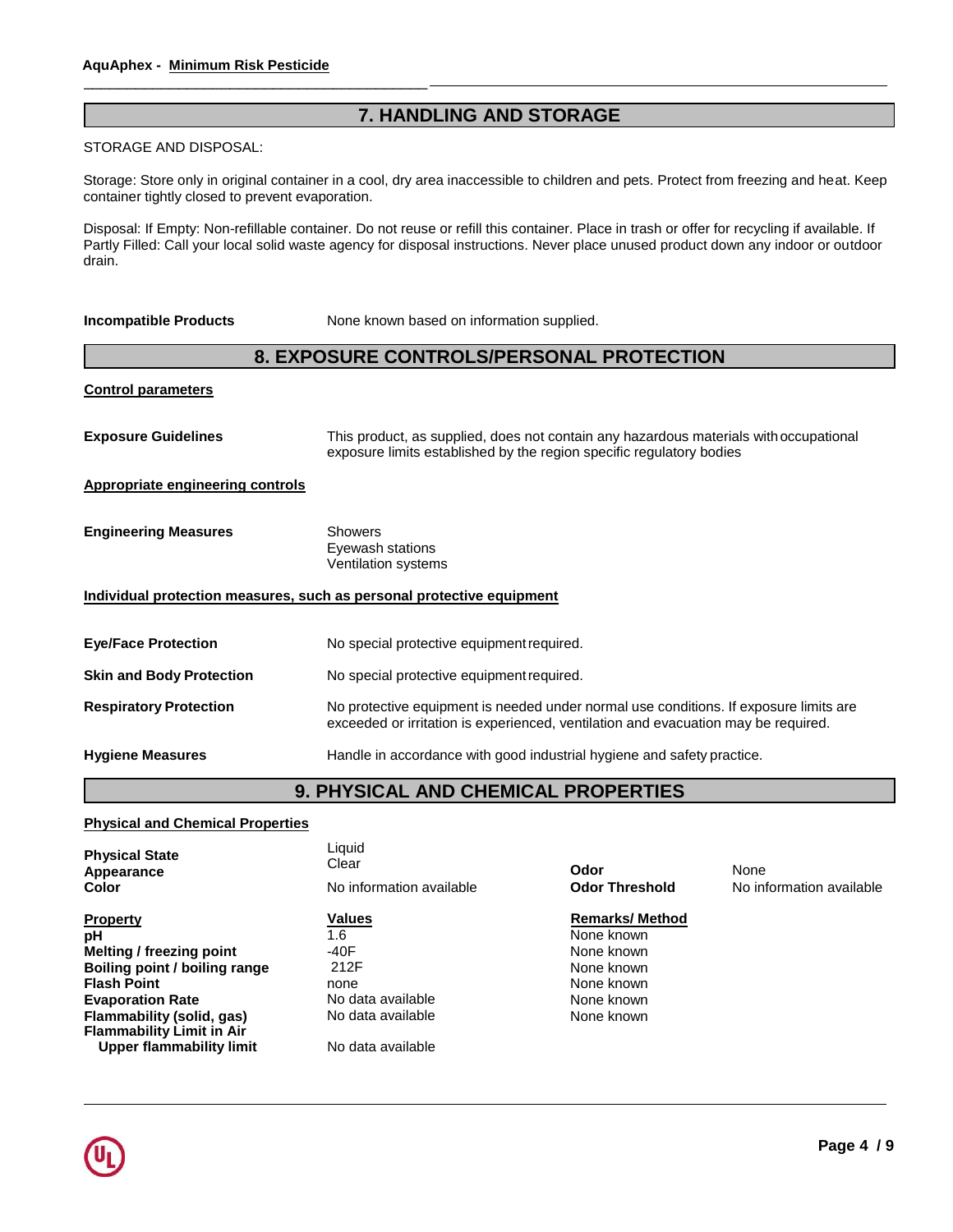| Lower flammability limit                | No data available |            |
|-----------------------------------------|-------------------|------------|
| Vapor pressure                          | No data available | None known |
| Vapor density                           | No data available | None known |
| <b>Specific Gravity</b>                 | 0.96              |            |
| <b>Water Solubility</b>                 | Soluble $(>1%)$   | None known |
| Solubility in other solvents            | No data available | None known |
| Partition coefficient: n-octanol/water0 |                   | None known |
| <b>Autoignition temperature</b>         | No data available | None known |
| <b>Decomposition temperature</b>        | No data available | None known |
| <b>Kinematic viscosity</b>              | No data available | None known |
| <b>Dynamic viscosity</b>                | 0                 | None known |
| <b>Explosive properties</b>             | No data available |            |
| <b>Oxidizing Properties</b>             | No data available |            |
| <b>Other Information</b>                |                   |            |
| <b>Softening Point</b>                  | No data available |            |
| <b>VOC Content (%)</b>                  | No data available |            |
| <b>Particle Size</b>                    | No data available |            |
| <b>Particle Size Distribution</b>       |                   |            |

# **10. STABILITY AND REACTIVITY**

#### **Reactivity**

No data available.

#### **Chemical stability**

Stable under recommended storage conditions.

#### **Possibility of Hazardous Reactions**

None under normal processing.

#### **Hazardous Polymerization**

Hazardous polymerization does not occur.

### **Conditions to avoid**

None known based on information supplied.

#### **Incompatible materials**

None known based on information supplied.

**Hazardous Decomposition Products** None

# **11. TOXICOLOGICAL INFORMATION**

#### **Information on likely routes of exposure**

| <b>Product Information</b> | Product does not present an acute toxicity hazard based on known or supplied information. |
|----------------------------|-------------------------------------------------------------------------------------------|
| <b>Inhalation</b>          | Specific test data for the substance or mixture is not available.                         |
| <b>Eye Contact</b>         | Specific test data for the substance or mixture is not available.                         |
| <b>Skin Contact</b>        | Specific test data for the substance or mixture is not available.                         |

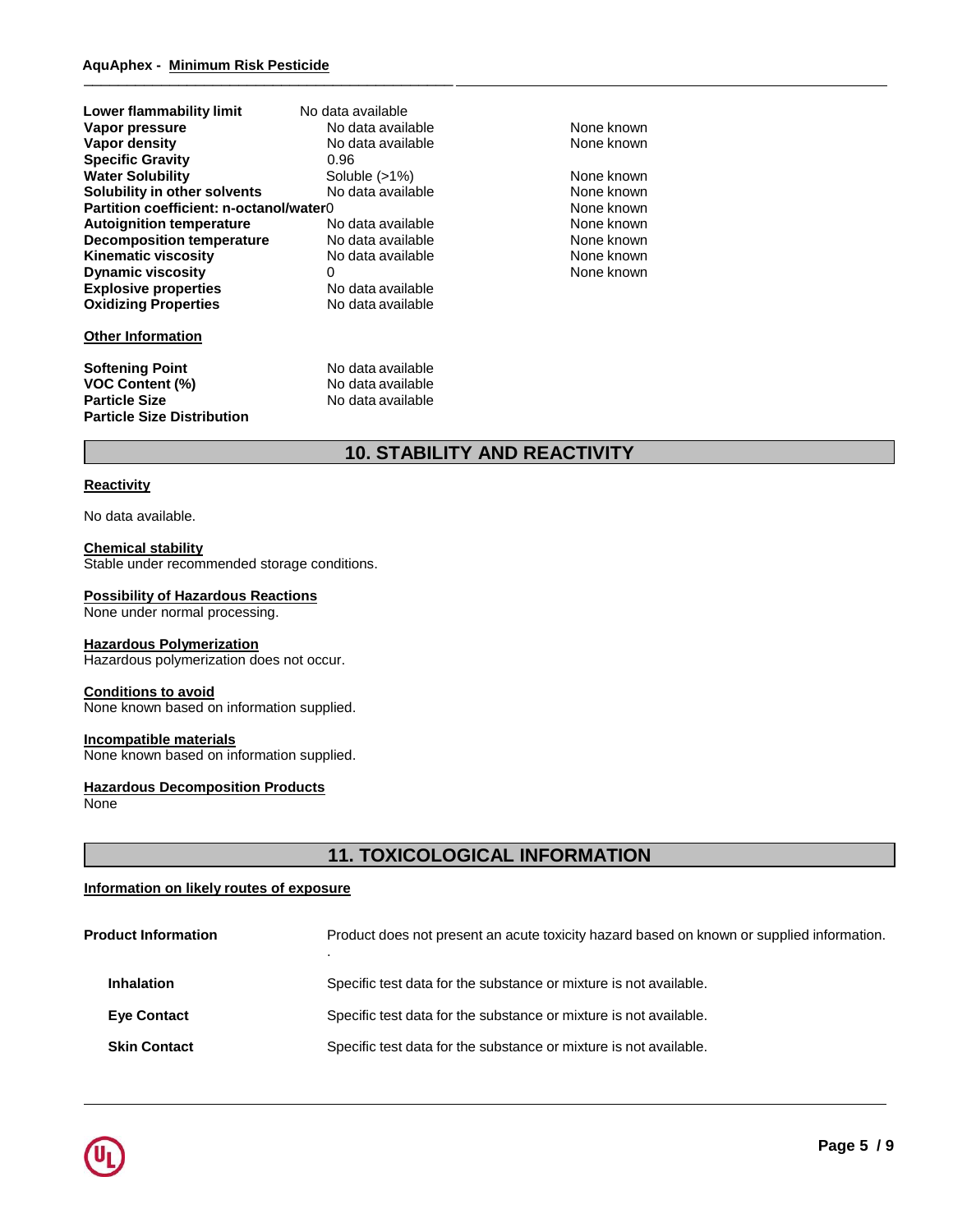**Ingestion** Specific test data for the substance or mixture is not available.

### **Component Information**

### **Information on toxicological effects**

| <b>Symptoms</b>                 | No information available.                                                                  |  |  |
|---------------------------------|--------------------------------------------------------------------------------------------|--|--|
|                                 | Delayed and immediate effects as well as chronic effects from short and long-term exposure |  |  |
|                                 |                                                                                            |  |  |
| <b>Sensitization</b>            | No information available.                                                                  |  |  |
| <b>Mutagenic Effects</b>        | No information available.                                                                  |  |  |
| Carcinogenicity                 | Contains no ingredient listed as a carcinogen.                                             |  |  |
|                                 |                                                                                            |  |  |
| <b>Reproductive Toxicity</b>    | No information available.                                                                  |  |  |
| <b>STOT - single exposure</b>   | No information available.                                                                  |  |  |
| <b>STOT</b> - repeated exposure | No information available.                                                                  |  |  |
| <b>Chronic Toxicity</b>         | No known effect based on information supplied.                                             |  |  |
| <b>Target Organ Effects</b>     | None known.                                                                                |  |  |
| <b>Aspiration Hazard</b>        | No information available.                                                                  |  |  |
|                                 |                                                                                            |  |  |

### **Numerical measures of toxicity Product Information**

**The following values are calculated based on chapter 3.1 of the GHS document** Not applicable

# **12. ECOLOGICAL INFORMATION**

#### **Ecotoxicity**

The environmental impact of this product has not been fully investigated.

#### **Persistence and Degradability**

No information available.

#### **Bioaccumulation** No information available

# **Other adverse effects**

No information available.

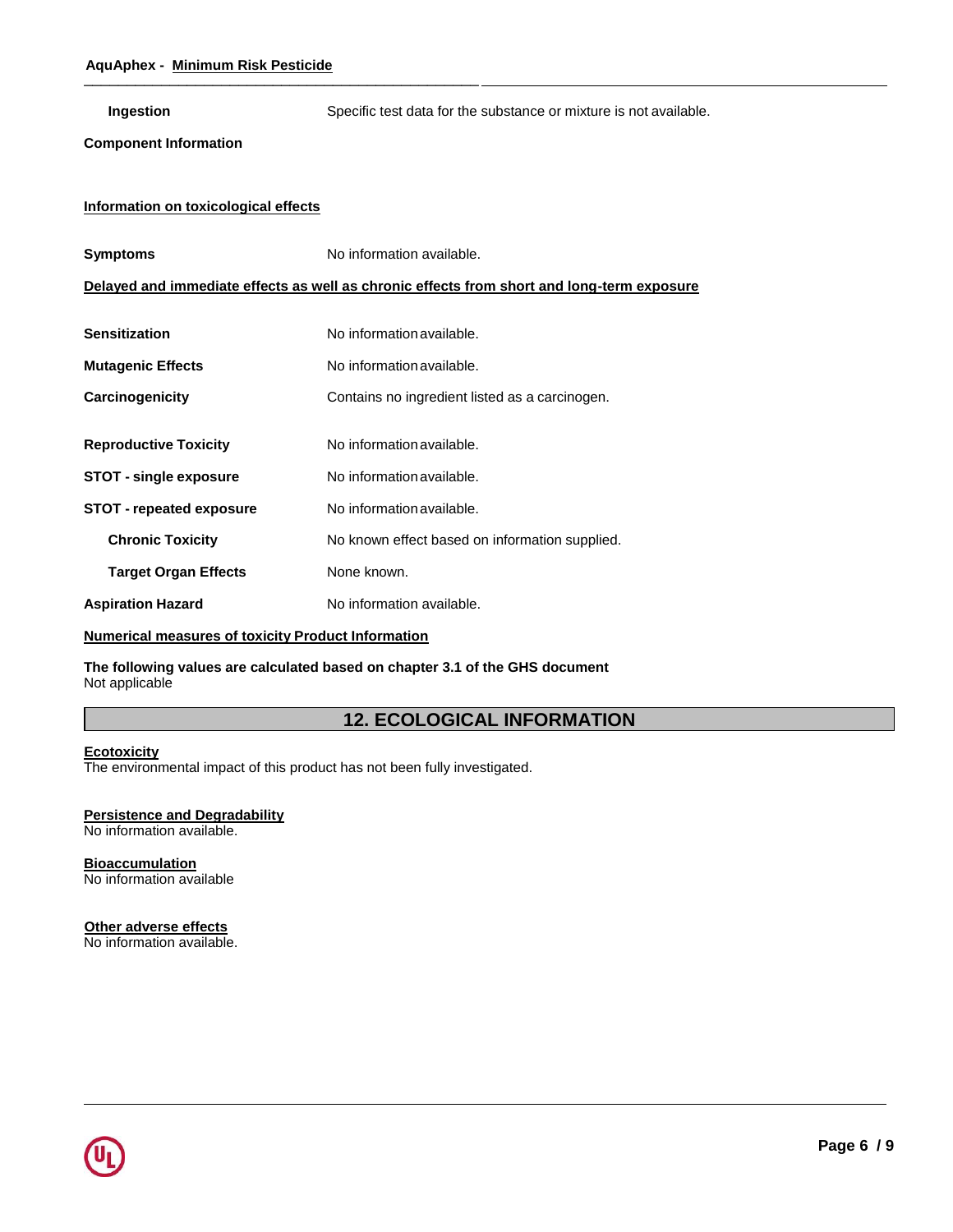# **13. DISPOSAL CONSIDERATIONS**

### **Waste treatment methods**

| <b>Disposal methods</b>       | This material, as supplied, is not a hazardous waste according to Federal regulations (40)<br>CFR 261). This material could become a hazardous waste if it is mixed with or otherwise<br>comes in contact with a hazardous waste, if chemical additions are made to this material, or<br>if the material is processed or otherwise altered. Consult 40 CFR 261 to determine whether<br>the altered material is a hazardous waste. Consult the appropriate state, regional, or local<br>regulations for additional requirements. |
|-------------------------------|---------------------------------------------------------------------------------------------------------------------------------------------------------------------------------------------------------------------------------------------------------------------------------------------------------------------------------------------------------------------------------------------------------------------------------------------------------------------------------------------------------------------------------|
| <b>Contaminated Packaging</b> | Dispose of contents/containers in accordance with local regulations.                                                                                                                                                                                                                                                                                                                                                                                                                                                            |

#### **California Hazardous Waste Codes** 232

# **14. TRANSPORT INFORMATION**

| DOT<br><b>Proper Shipping Name</b><br><b>Hazard Class</b>         | NOT REGULATED<br><b>NON REGULATED</b><br>N/A |
|-------------------------------------------------------------------|----------------------------------------------|
| <u>TDG</u>                                                        | Not regulated                                |
| <b>MEX</b>                                                        | Not regulated                                |
| <b>ICAO</b>                                                       | Not regulated                                |
| <b>IATA</b><br><b>Proper Shipping Name</b><br><b>Hazard Class</b> | Not regulated<br><b>NON REGULATED</b><br>N/A |
| <b>IMDG/IMO</b><br><b>Hazard Class</b>                            | Not regulated<br>N/A                         |
| <b>RID</b>                                                        | Not regulated                                |
| ADR                                                               | Not regulated                                |
| ADN                                                               | Not regulated                                |

# **15. REGULATORY INFORMATION**

### **International Inventories**

TSCA Complies

DSL DSL All components are listed either on the DSL or NDSL.

**TSCA** - United States Toxic Substances Control Act Section 8(b) Inventory **DSL/NDSL** - Canadian Domestic Substances List/Non-Domestic Substances List

# **US Federal Regulations**

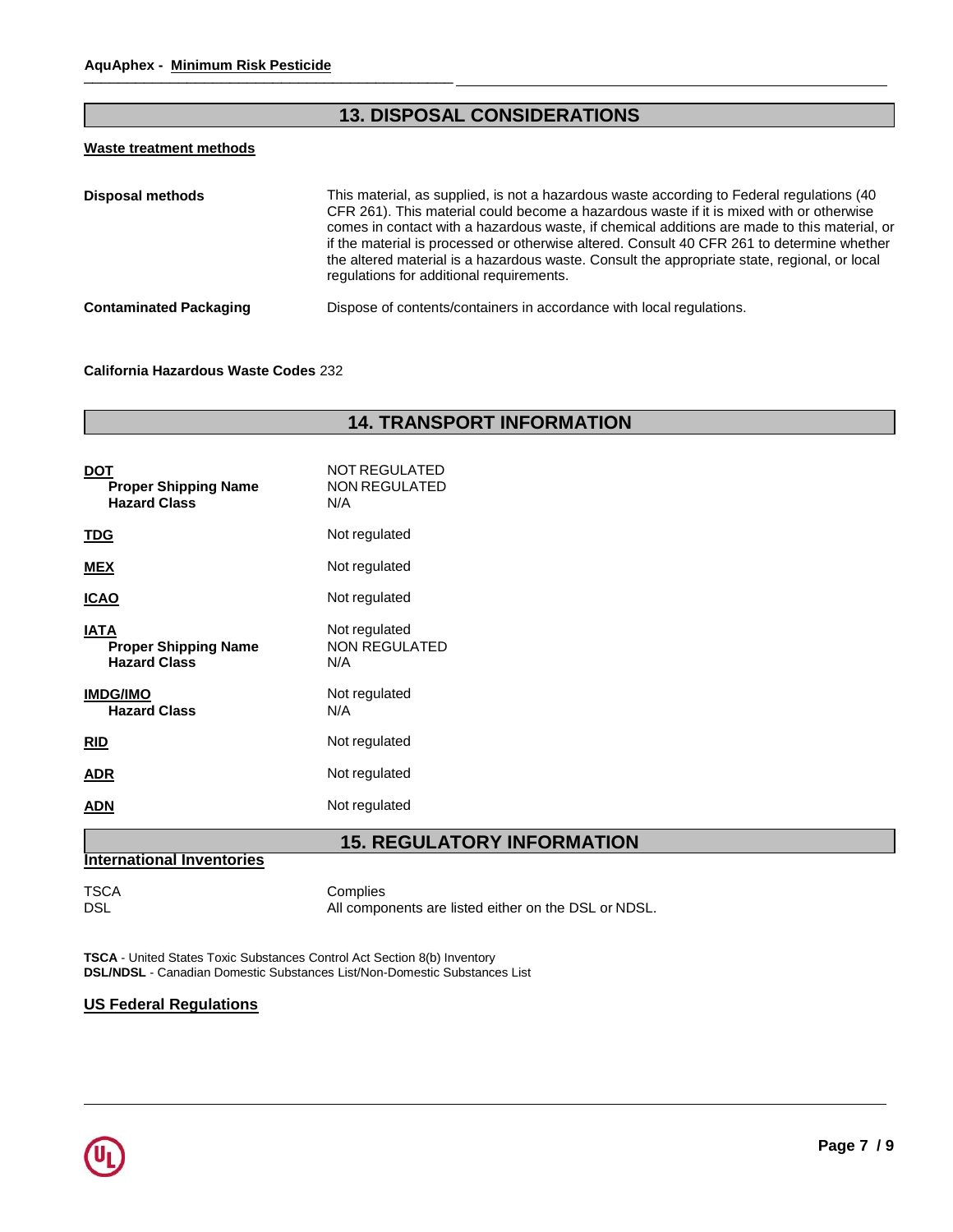# **SARA 313**

Section 313 of Title III of the Superfund Amendments and Reauthorization Act of 1986 (SARA). This product does not contain any chemicals which are subject to the reporting requirements of the Act and Title 40 of the Code of Federal Regulations, Part 372

| SARA 311/312 Hazard Categories    |     |
|-----------------------------------|-----|
| <b>Acute Health Hazard</b>        | N٥  |
| <b>Chronic Health Hazard</b>      | N٥  |
| <b>Fire Hazard</b>                | Nο  |
| Sudden release of pressure hazard | No. |
| <b>Reactive Hazard</b>            | No. |
|                                   |     |

# **CWA (Clean Water Act)**

This product does not contain any substances regulated as pollutants pursuant to the Clean Water Act (40 CFR 122.21 and 40 CFR 122.42)

### **CERCLA**

This material, as supplied, does not contain any substances regulated as hazardous substances under the Comprehensive Environmental Response Compensation and Liability Act (CERCLA) (40 CFR 302) or the Superfund Amendments and Reauthorization Act (SARA) (40 CFR 355). There may be specific reporting requirements at the local, regional, or state level pertaining to releases of this material

#### **US State Regulations**

#### **California Proposition 65**

This product does not contain any Proposition 65 chemicals.

. requirements under federal pesticide law. These requirements differ from the classification criteria and hazard information required reproduced below. The pesticide label also includes other important information, including directions for use. oleic acid XVIII and XVIII and XVIII and XVIII and XVIII and XVIII and XVIII and XVIII and XVIII and XVIII and<br>The contract of the contract of the contract of the contract of the contract of the contract of the contract o This chemical is a pesticide product registered by the Environmental Protection Agency and is subject to certain labeling for safety data sheets and for workplace labels of non-pesticide chemicals. The hazard information required on the pesticide label is

# PRECAUTIONARY STATEMENTS:

 $\mathbb{P}^1$  behind the state  $\mathbb{P}^1$  and  $\mathbb{P}^2$  is a  $\mathbb{P}^1$   $\mathbb{P}^2$  and  $\mathbb{P}^1$   $\mathbb{P}^2$   $\mathbb{P}^1$  and  $\mathbb{P}^1$   $\mathbb{P}^1$   $\mathbb{P}^2$  and  $\mathbb{P}^1$   $\mathbb{P}^1$   $\mathbb{P}^1$   $\mathbb{P}^1$   $\mathbb{P}^1$   $\mathbb{P}$ Avoid contact with skin, eyes or clothing. Wash thoroughly with soap and water after handling.

ENVIRONMENTAL HAZARDS:<br>None None.

| <b>16. OTHER INFORMATION</b>                 |                                            |                       |                          |                                                  |
|----------------------------------------------|--------------------------------------------|-----------------------|--------------------------|--------------------------------------------------|
| <b>NFPA</b>                                  | <b>Health Hazards 0</b>                    | <b>Flammability 0</b> | <b>Instability 0</b>     | <b>Physical and</b><br><b>Chemical Hazards -</b> |
| <b>HMIS</b>                                  | <b>Health Hazards 0</b>                    | <b>Flammability 0</b> | <b>Physical Hazard 0</b> | <b>Personal Protection</b>                       |
| <b>Revision Date</b><br><b>Revision Note</b> | $04 - 19 - 18$<br>No information available |                       |                          |                                                  |